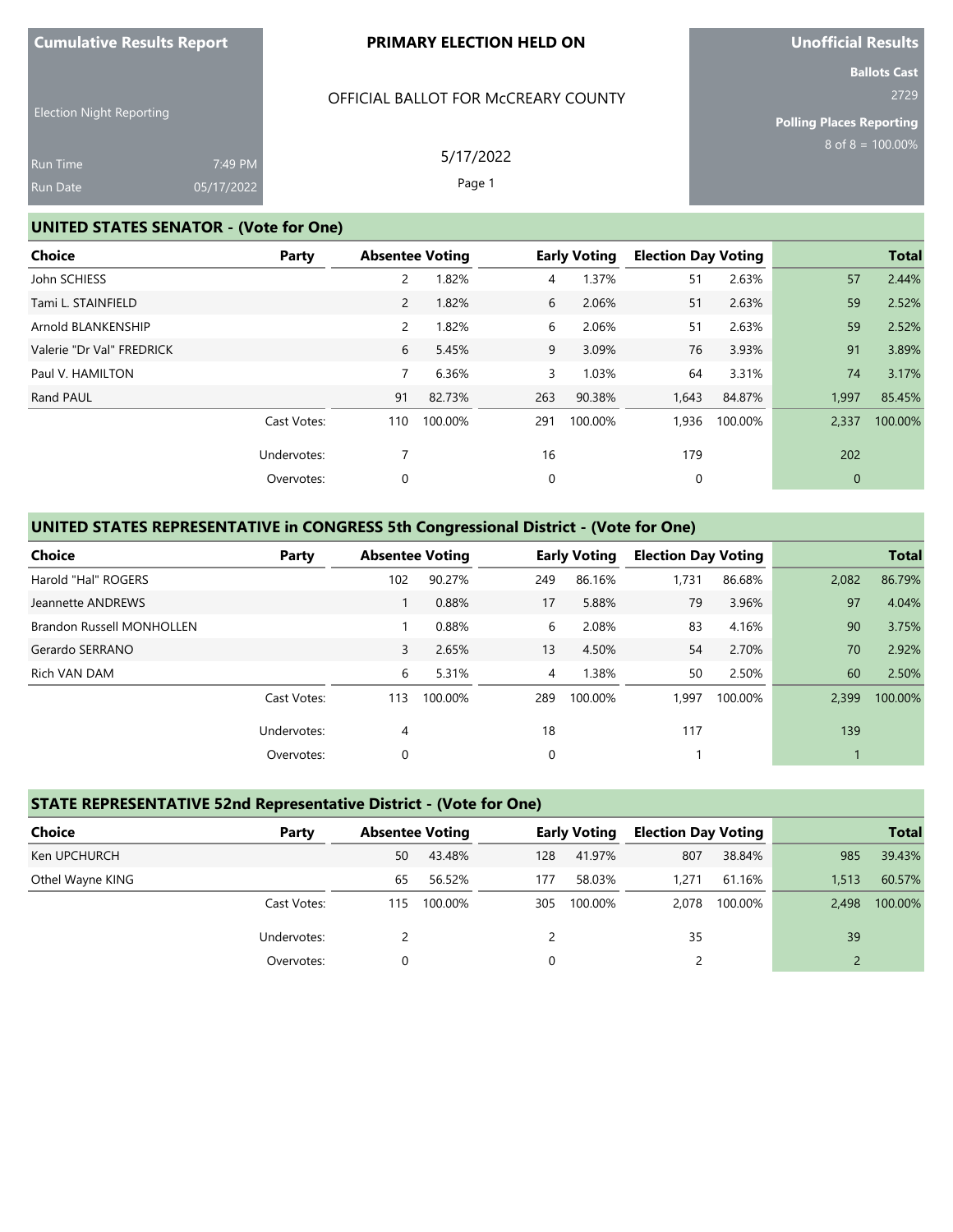### **PRIMARY ELECTION HELD ON**

OFFICIAL BALLOT FOR McCREARY COUNTY

5/17/2022 Page 2

**Unofficial Results**

**Ballots Cast** 2729

**Polling Places Reporting**

 $8$  of  $8 = 100.00\%$ 

| <b>Run Time</b> | 7:49 PM    |
|-----------------|------------|
| Run Date        | 05/17/2022 |

### **SHERIFF - (Vote for One)**

Election Night Reporting

| Choice<br>Party   |     | <b>Absentee Voting</b> |     | <b>Early Voting</b> | <b>Election Day Voting</b> |         |       | <b>Total</b> |
|-------------------|-----|------------------------|-----|---------------------|----------------------------|---------|-------|--------------|
| Milford CREEKMORE | 63  | 56.25%                 | 155 | 54.20%              | 709                        | 35.59%  | 927   | 38.79%       |
| David SAMPSON     | 44  | 39.29%                 | 122 | 42.66%              | 1,188                      | 59.64%  | 1,354 | 56.65%       |
| Charles SMITH     | 5   | 4.46%                  | 9   | 3.15%               | 95                         | 4.77%   | 109   | 4.56%        |
| Cast Votes:       | 112 | 100.00%                | 286 | 100.00%             | 1.992                      | 100.00% | 2.390 | 100.00%      |
| Undervotes:       | 5   |                        | 21  |                     | 121                        |         | 147   |              |
| Overvotes:        | 0   |                        | 0   |                     |                            |         |       |              |

### **JAILER - (Vote for One)**

| Choice            | Party       | <b>Absentee Voting</b> |         |     | <b>Early Voting</b> | <b>Election Day Voting</b> |         | <b>Total</b> |         |
|-------------------|-------------|------------------------|---------|-----|---------------------|----------------------------|---------|--------------|---------|
| Jessie HATFIELD   |             | 78                     | 73.58%  | 224 | 79.43%              | ,439                       | 73.61%  | 1,741        | 74.31%  |
| Trevin McCULLOUGH |             | 28                     | 26.42%  | 58  | 20.57%              | 516                        | 26.39%  | 602          | 25.69%  |
|                   | Cast Votes: | 106                    | 100.00% | 282 | 100.00%             | 1.955                      | 100.00% | 2.343        | 100.00% |
|                   | Undervotes: | 10                     |         | 25  |                     | 158                        |         | 193          |         |
|                   | Overvotes:  |                        |         |     |                     |                            |         |              |         |

### **MAGISTRATE 1st Magisterial District - (Vote for One)**

| <b>Choice</b>        | Party       | <b>Absentee Voting</b> |         |             | <b>Early Voting</b> | <b>Election Day Voting</b> |         |             | <b>Total</b> |
|----------------------|-------------|------------------------|---------|-------------|---------------------|----------------------------|---------|-------------|--------------|
| Wanda Lee RIDENER    |             |                        | 8.33%   | 5.          | 9.26%               | 64                         | 11.13%  | 71          | 10.87%       |
| William "Bill" HALE  |             | 15                     | 62.50%  | 28          | 51.85%              | 299                        | 52.00%  | 342         | 52.37%       |
| William "Mike" JONES |             |                        | 29.17%  | 21          | 38.89%              | 212                        | 36.87%  | 240         | 36.75%       |
|                      | Cast Votes: | 24                     | 100.00% | 54          | 100.00%             | 575                        | 100.00% | 653         | 100.00%      |
|                      | Undervotes: | $\Omega$               |         | 4           |                     | 17                         |         | 21          |              |
|                      | Overvotes:  | 0                      |         | $\mathbf 0$ |                     | 0                          |         | $\mathbf 0$ |              |

# **CONSTABLE 1st Magisterial District - (Vote for One)**

| Choice            | Party       | <b>Absentee Voting</b> |         |                   | <b>Early Voting</b> | <b>Election Day Voting</b> |         |     | <b>Total</b> |
|-------------------|-------------|------------------------|---------|-------------------|---------------------|----------------------------|---------|-----|--------------|
| Darrell HANSFORD  |             | 12                     | 50.00%  | 26                | 46.43%              | 227                        | 39.21%  | 265 | 40.21%       |
| Willie ROLLINS    |             |                        | 4.17%   |                   | 1.79%               | 79                         | 13.64%  | 81  | 12.29%       |
| Jonathan TAYLOR   |             | $\overline{2}$         | 8.33%   | 6                 | 10.71%              | 73                         | 12.61%  | 81  | 12.29%       |
| Craig JONES       |             | 6                      | 25.00%  | 11                | 19.64%              | 67                         | 11.57%  | 84  | 12.75%       |
| <b>Bill HAYES</b> |             | 3                      | 12.50%  | $12 \overline{ }$ | 21.43%              | 133                        | 22.97%  | 148 | 22.46%       |
|                   | Cast Votes: | 24                     | 100.00% | 56                | 100.00%             | 579                        | 100.00% | 659 | 100.00%      |
|                   | Undervotes: | $\mathbf 0$            |         | 2                 |                     | 12                         |         | 14  |              |
|                   | Overvotes:  | $\mathbf 0$            |         | 0                 |                     |                            |         |     |              |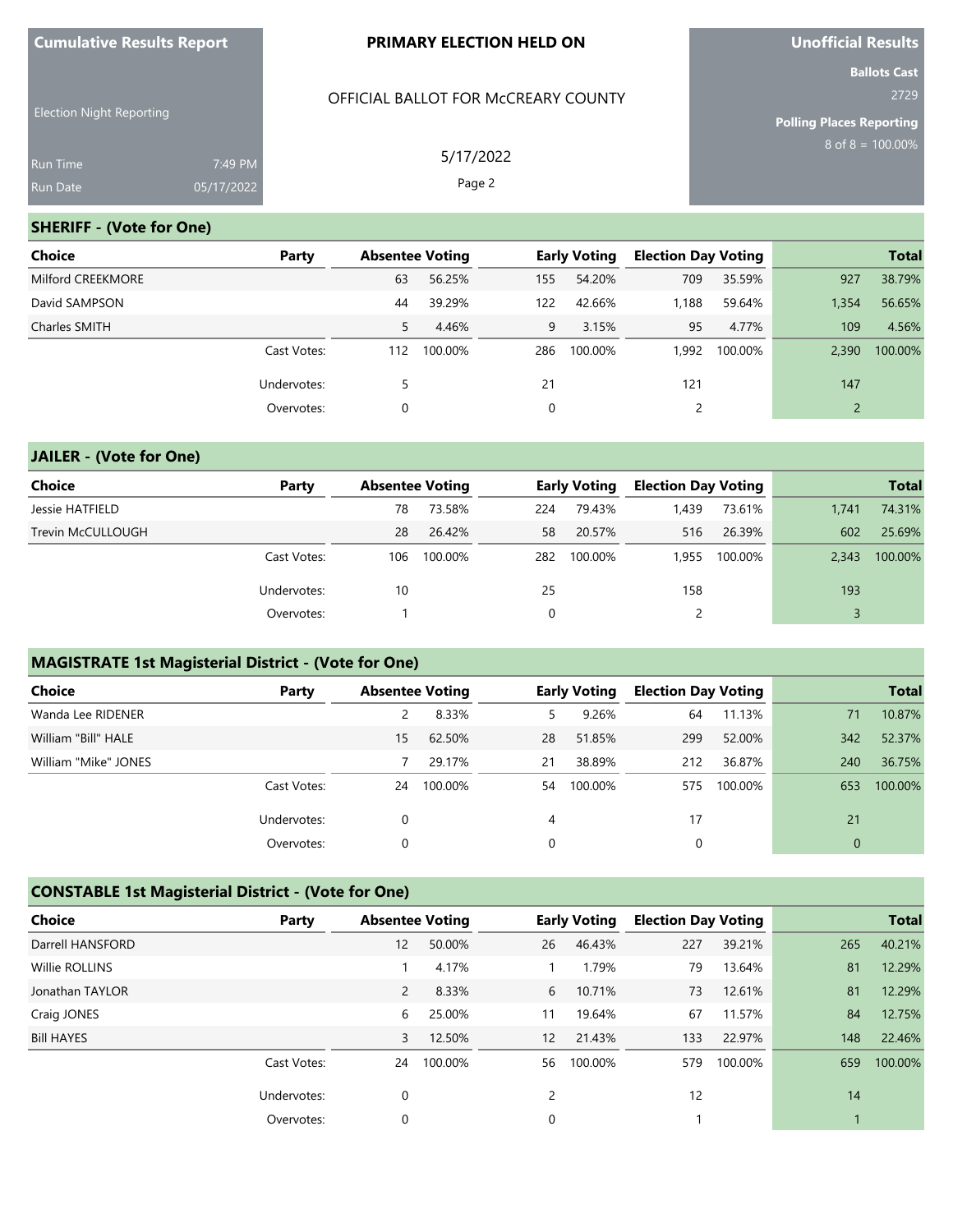### **PRIMARY ELECTION HELD ON**

**Unofficial Results**

**Polling Places Reporting**

 $8$  of  $8 = 100.00\%$ 

**Ballots Cast** 2729

# OFFICIAL BALLOT FOR McCREARY COUNTY

Election Night Reporting Run Time 7:49 PM 05/17/2022

5/17/2022 Page 3

### **CONSTABLE 2nd Magisterial District - (Vote for One)**

| Choice               | Party       | <b>Absentee Voting</b> |         | <b>Early Voting</b> |         | <b>Election Day Voting</b> |         |               | <b>Total</b> |
|----------------------|-------------|------------------------|---------|---------------------|---------|----------------------------|---------|---------------|--------------|
| <b>Freddie CLARK</b> |             | 19                     | 90.48%  | 54                  | 78.26%  | 327                        | 73.98%  | 400           | 75.19%       |
| <b>Chris CARTER</b>  |             |                        | 9.52%   | 15                  | 21.74%  | 115                        | 26.02%  | 132           | 24.81%       |
|                      | Cast Votes: | 21                     | 100.00% | 69                  | 100.00% | 442                        | 100.00% | 532           | 100.00%      |
|                      | Undervotes: |                        |         |                     |         | 19                         |         | 21            |              |
|                      | Overvotes:  | $\Omega$               |         |                     |         |                            |         | $\mathcal{P}$ |              |

### **MAGISTRATE 3rd Magisterial District - (Vote for One)**

| <b>Choice</b>       | Party       | <b>Absentee Voting</b> |         |             | <b>Early Voting</b> | <b>Election Day Voting</b> |         |              | <b>Total</b> |
|---------------------|-------------|------------------------|---------|-------------|---------------------|----------------------------|---------|--------------|--------------|
| <b>Bobby STRUNK</b> |             | 9                      | 26.47%  | 35          | 36.08%              | 259                        | 48.32%  | 303          | 45.43%       |
| Gary Wayne CLARK    |             | 6                      | 17.65%  | 8           | 8.25%               | 52                         | 9.70%   | 66           | 9.90%        |
| Clayton WORLEY      |             | 19                     | 55.88%  | 54          | 55.67%              | 225                        | 41.98%  | 298          | 44.68%       |
|                     | Cast Votes: | 34                     | 100.00% | 97          | 100.00%             | 536                        | 100.00% | 667          | 100.00%      |
|                     | Undervotes: |                        |         |             |                     | 15                         |         | 17           |              |
|                     | Overvotes:  | 0                      |         | $\mathbf 0$ |                     | 0                          |         | $\mathbf{0}$ |              |

## **CONSTABLE 3rd Magisterial District - (Vote for One)**

| <b>Choice</b>          | Party       |    | <b>Absentee Voting</b> |               | <b>Early Voting</b> | <b>Election Day Voting</b> |         |     | <b>Total</b> |
|------------------------|-------------|----|------------------------|---------------|---------------------|----------------------------|---------|-----|--------------|
| Kenny KIDD             |             | 9  | 26.47%                 | 36            | 37.50%              | 247                        | 47.59%  | 292 | 44.99%       |
| <b>Thomas TRAMMELL</b> |             | 4  | 11.76%                 | 17            | 17.71%              | 38                         | 7.32%   | 59  | 9.09%        |
| Cody STEPHENS          |             | 21 | 61.76%                 | 43            | 44.79%              | 234                        | 45.09%  | 298 | 45.92%       |
|                        | Cast Votes: | 34 | 100.00%                | 96            | 100.00%             | 519                        | 100.00% | 649 | 100.00%      |
|                        | Undervotes: |    |                        | $\mathcal{P}$ |                     | 31                         |         | 34  |              |
|                        | Overvotes:  | 0  |                        | 0             |                     |                            |         |     |              |

# **CONSTABLE 4th Magisterial District - (Vote for One)**

| Choice              | Party       |    | <b>Absentee Voting</b> |    | <b>Early Voting</b> | <b>Election Day Voting</b> |         |     | <b>Total</b> |
|---------------------|-------------|----|------------------------|----|---------------------|----------------------------|---------|-----|--------------|
| James E. WINCHESTER |             | 12 | 34.29%                 | 18 | 26.47%              | 78                         | 16.42%  | 108 | 18.69%       |
| <b>Dillon PERRY</b> |             | 9  | 25.71%                 | 10 | 14.71%              | 119                        | 25.05%  | 138 | 23.88%       |
| David KILBY         |             | 14 | 40.00%                 | 40 | 58.82%              | 278                        | 58.53%  | 332 | 57.44%       |
|                     | Cast Votes: | 35 | 100.00%                | 68 | 100.00%             | 475                        | 100.00% | 578 | 100.00%      |
|                     | Undervotes: |    |                        | 11 |                     | 34                         |         | 47  |              |
|                     | Overvotes:  |    |                        | 0  |                     |                            |         |     |              |